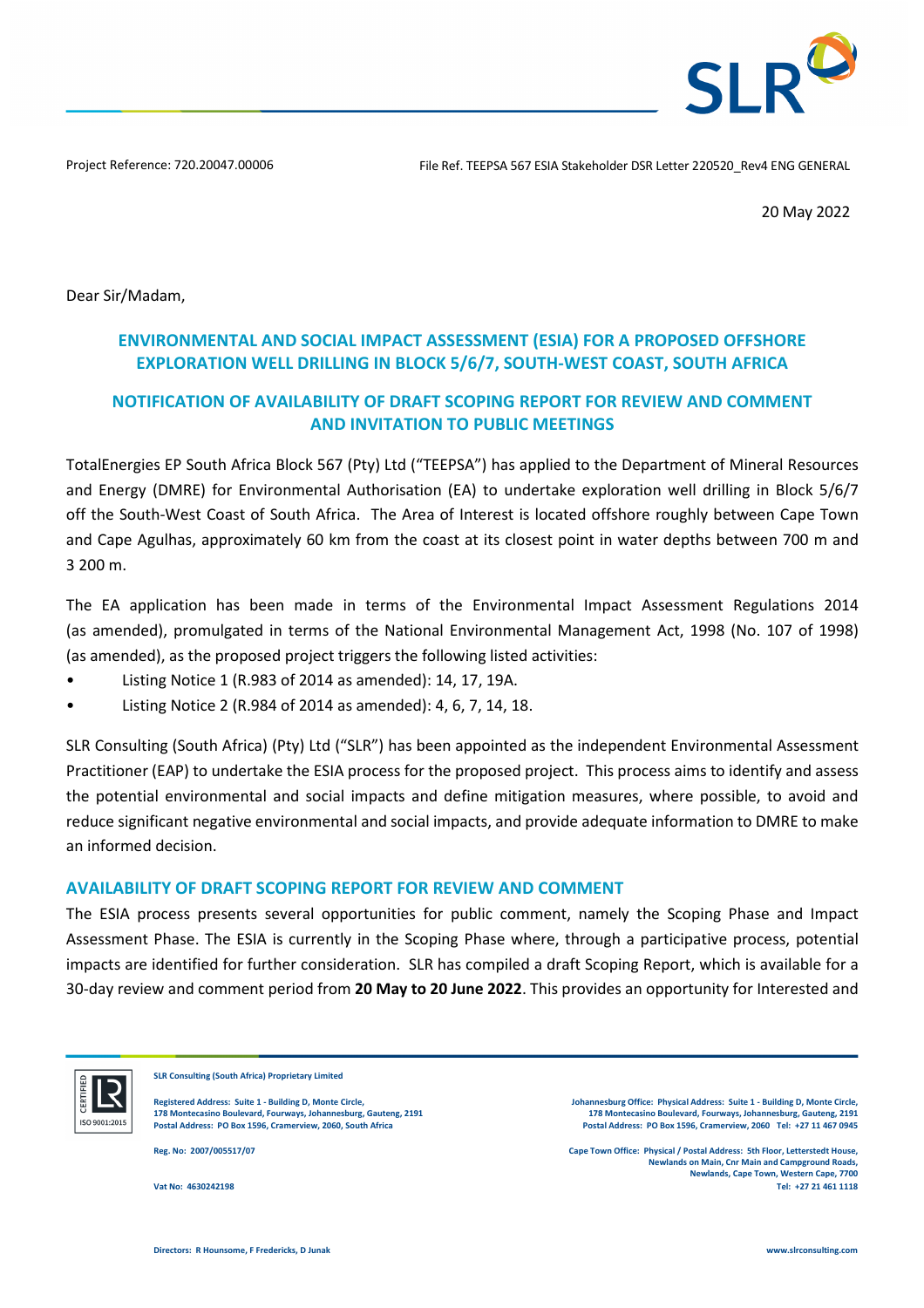Affected Parties (I&APs) to comment on any aspect of the proposed project and the potential impacts identified for further investigation in the Assessment Phase.

Copies of the **full report** and **Non-technical Summary** are available at the following locations for the duration of the comment period:

- SLR website (https://www.slrconsulting.com/en/public-documents/TEEPSA-567).
- Data free website (https://slrpublicdocs.datafree.co/en/public-documents/TEEPSA-567), which is accessible from an internet-capable mobile phone without data charges.
- Locations presented in Table 1.

The Non-technical Summary is also available on the above-mentioned websites as an **audio recording.** Both the non-technical summary document and audio recording are available in English, Afrikaans and isiXhosa.

**TABLE 1: LOCATIONS WHERE THE DRAFT SCOPING REPORT AND NON-TECHNICAL SUMMARY ARE AVAILABLE FOR REVIEW**

| <b>Location</b>                        | <b>Name of facility</b>                  | <b>Physical address</b>                                           |  |  |  |
|----------------------------------------|------------------------------------------|-------------------------------------------------------------------|--|--|--|
| Full report is available at:           |                                          |                                                                   |  |  |  |
| Saldanha                               | Saldanha Public Library                  | Municipal Building, Berg Street, Saldanha                         |  |  |  |
| Cape Town                              | City of Cape Town Central Public Library | 13 Parade St, Cape Town City Centre, Cape Town                    |  |  |  |
| Gordons Bay                            | Gordon's Bay Public Library              | Watt Street, Gordon's Bay                                         |  |  |  |
| Hermanus                               | Hermanus Public Library                  | 66 Duiker St, Hermanus                                            |  |  |  |
| Struisbaai                             | Struisbaai Public Library                | Corner of 1st Avenue & Deining Avenue, Struisbaai                 |  |  |  |
| Non-technical Summary is available at: |                                          |                                                                   |  |  |  |
| Port Nolloth                           | Port Nolloth Public Library              | Harbour St, Port Nolloth                                          |  |  |  |
| Hondeklipbaai                          | Kamiesberg Municipality                  | 83 Dolphin Street, Hondeklipbaai                                  |  |  |  |
| Vredendal                              | Doringbaai Public Library                | 37 Kerk Street, Vredendal                                         |  |  |  |
| Lamberts Bay                           | Lamberts Bay Public Library              | 44 Church Street, Lamberts Bay                                    |  |  |  |
| <b>Elands Bay</b>                      | <b>Elands Bay Public Library</b>         | Main Road, Elands Bay                                             |  |  |  |
| St Helena                              | St Helena Public Library                 | 26 Columbine Crescent, Britannica Heights, Saint Helena Bay       |  |  |  |
| Velddrift                              | Velddrif Public Library                  | Voortrekker Road, Velddrif                                        |  |  |  |
| Stilbaai                               | Stilbaai Public Library                  | Municipal Building, Main Road West, Stilbaai                      |  |  |  |
| Mossel Bay                             | Mossel Bay Public Library                | 99 Marsh Street, Mossel Bay                                       |  |  |  |
| Sedgefiled                             | Sedgefield Public Library                | 12 Flamingo Street, Sedgefield                                    |  |  |  |
| Knysna                                 | Knysna Public Library                    | 2 Memorial Square, Knysna                                         |  |  |  |
| Plettenberg Bay                        | Plettenberg Bay Public Library           | Sewell Street, Shop 29, Mervills Shopping Center, Plettenberg Bay |  |  |  |
| St Francis Bay                         | St. Francis Bay Municipality             | Assissi Drive, St. Francis                                        |  |  |  |
| Jeffery's Bay                          | Jeffrey's Bay Municipality               | 33 Da Gamaweg, Jeffreys Bay                                       |  |  |  |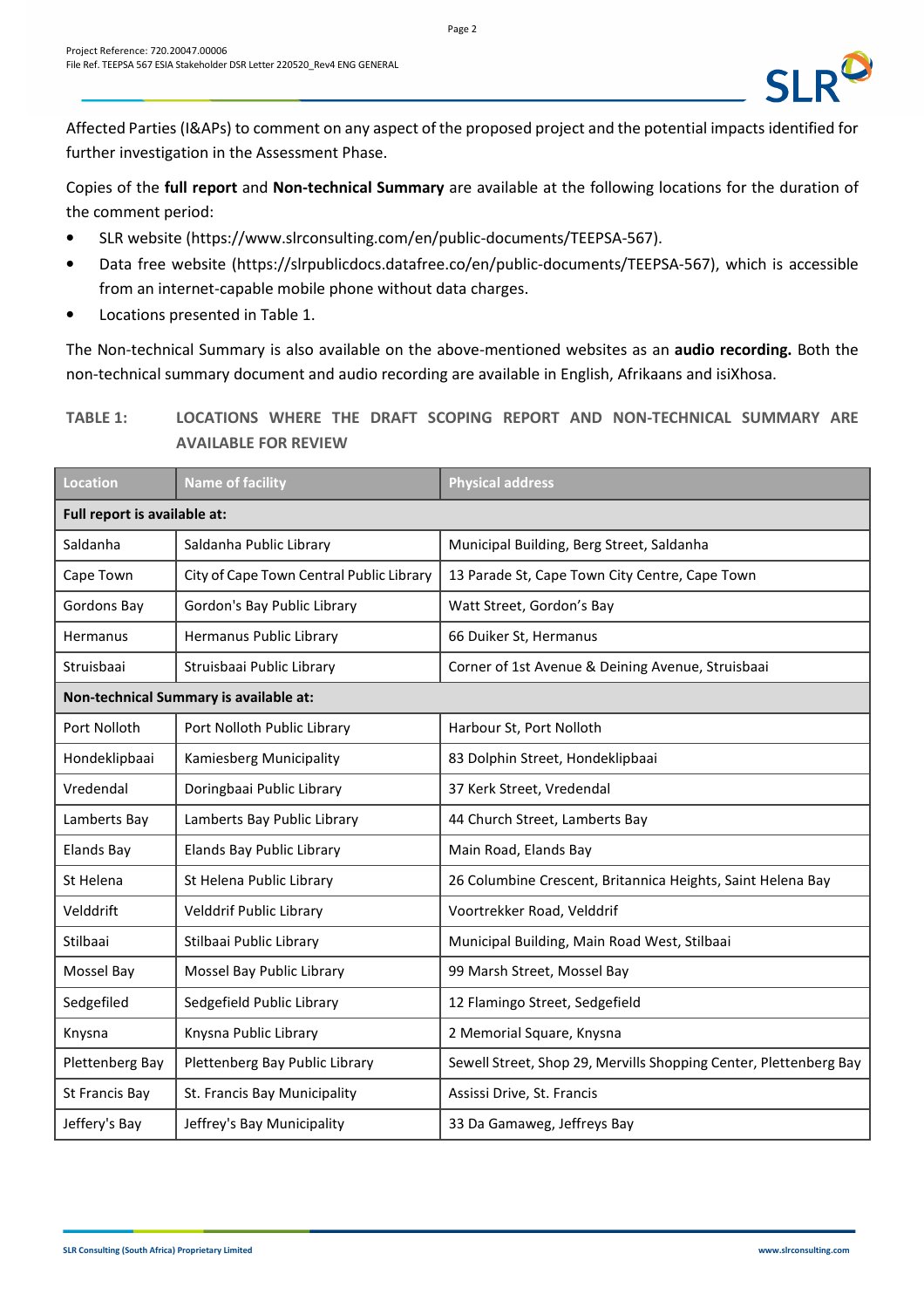## **INVITATION TO ATTEND PUBLIC MEETINGS**

We cordially invite all stakeholders to attend the **public meetings** listed in Table 2. The objectives of the Scoping Phase public meetings are as follows:

- To share information about the proposed project, ESIA and public participation process, including the proposed specialist studies to be undertaken during the Impact Assessment Phase.
- For I&APs to ask questions, raise issues of concern, contribute comments about the proposed project, and assist with the identification of issues to be considered during the ESIA; and
- For I&APs to comment on the draft Scoping Report and specialist studies to be undertaken during the impact assessment phase.

### **TABLE 2: PUBLIC MEETINGS**

| No. | Location  | Venue                                                                                                          | Date (2022)          | <b>Time</b>                                                                                             |
|-----|-----------|----------------------------------------------------------------------------------------------------------------|----------------------|---------------------------------------------------------------------------------------------------------|
|     | Saldanha  | Dialrock Community Hall<br>Albatros Street, Saldanha                                                           | Wednesday,<br>1 June | Sign in: 15h30<br>Meeting: 16h00<br>(Note: Duration of<br>meeting is<br>expected to be 3 to<br>4 hours) |
| 2   | Hermanus  | Sandbaai Hall<br>Corner Jimmy Smith and Main Road, Sandbaai                                                    | Thursday,<br>2 June  |                                                                                                         |
| 3   | Cape Town | Cape Town International Convention Centre (Ballroom West)<br>Convention Square, 1 Lower Long Street, Cape Town | Thursday<br>9 June   |                                                                                                         |

#### **REGISTRATION FOR PUBLIC MEETINGS**

Please [click here](https://forms.microsoft.com/r/TjbmcUu51A) (https://forms.microsoft.com/r/TjbmcUu51A) to **complete the required form** to register to attend these public meetings.

Please **register by no later than Monday, 30 May 2022**.

## **Registration to attend public meetings**

SLR and TEEPSA are committed to comply with regulatory requirements in terms of the National Health Act, 2003 (No. 61 of 2003), as amended, in support of the government's drive to control and manage the resurgence of COVID-19. Presently, the amended health regulations stipulate that all gatherings are permitted at 50% of the venue capacity.

Therefore, we respectfully request meeting participants to **REGISTER** to attend the public meetings (see Table 2 for registration details). Meeting participants who do not register to attend the public meetings will be helped on the day of the public meeting at the meeting venue on a first come-first-serve basis until 50% of venue capacity is reached.

## **COVID-19 regulations that will apply at the public meetings:**

- Sanitising of hands.
- Wearing of face masks.
- Maintaining social distance.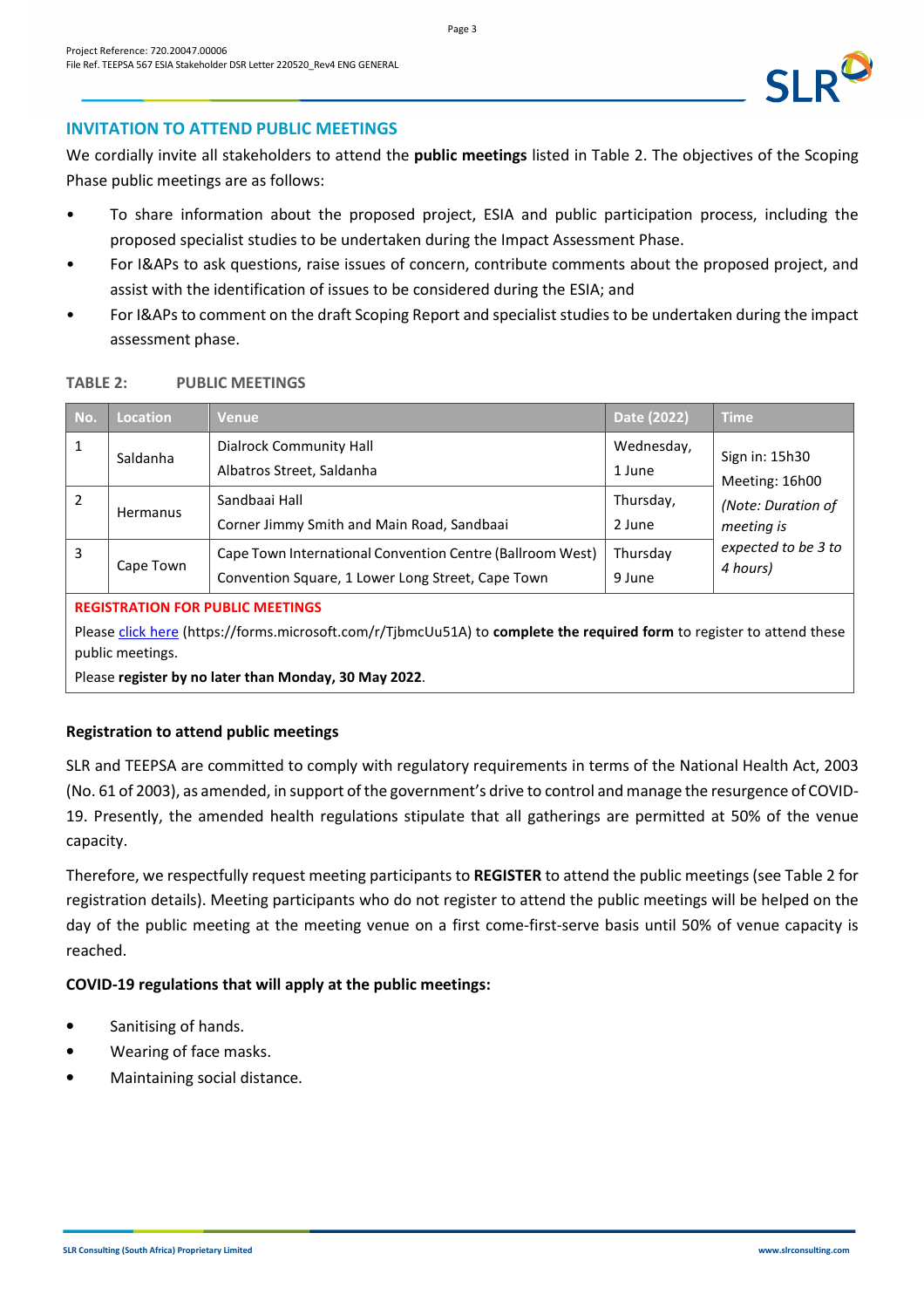

We would also like to invite all stakeholders to attend an **online (virtual) meeting**. Please **REGISTER** to attend the online meeting (registration details provided in Table 3). Only meeting participants who register for the online meeting, will receive a link to the meeting.

### **TABLE 3: DETAILS OF ONLINE (VIRTUAL) MEETING**

| <b>Platform</b>                    | Microsoft TEAMS     |
|------------------------------------|---------------------|
| <b>Date</b>                        | Tuesday 7 June 2022 |
| $\blacksquare$ Time $\blacksquare$ | 16h00               |

#### **REGISTRATION FOR ONLINE MEETING**

Please [click here](https://forms.microsoft.com/r/TjbmcUu51A) (https://forms.microsoft.com/r/TjbmcUu51A) to **complete the required form** to register for the online meeting.

Please **register by no later than Friday, 3 June 2022**.

#### **NOTE:**

- To join the online meeting, you do not need to have a Microsoft TEAMS account. You will, however, **need an active internet connection or mobile data to participate.**
- If you want to join the meeting from a **mobile device**, you will need to **download the Microsoft TEAMS mobile app**.
- For more information on how to join a TEAMS meeting from your desktop (using either the Microsoft Edge or Google Chrome browser) or mobile device please [click here](https://support.microsoft.com/en-us/office/join-a-meeting-without-a-teams-account-c6efc38f-4e03-4e79-b28f-e65a4c039508#ID0EBBAAA=Desktop).
- The meeting will be recorded and uploaded to the SLR's website and a data free website (details provided below).

## **DEADLINE FOR COMMENT ON THE DRAFT SCOPING REPORT**

The draft Scoping Report is the first document for comment during the ESIA process. Comments on the draft Scoping Report should reach SLR by **no later than Monday, 20 June 2022** using the contact details below.

## **SLR Consulting (South Africa) (Pty) Ltd**

**Postal Address:** 5th Floor, Letterstedt House, Newlands on Main, Newlands, 7700 **Tel:** (021) 461 1118 **WhatsApp / SMS:** 063 900 5536 **E-mail:** TEEPSA-567@slrconsulting.com **SLR Website:** https://www.slrconsulting.com/en/public-documents/TEEPSA-567 **Data Free Website:** https://slrpublicdocs.datafree.co/en/public-documents/TEEPSA-567

All comments received will be incorporated and responded to in a Comments and Responses Report, which will be appended to the final Scoping Report. The final Scoping Report will be made available on the SLR website for information purposes.

Should you have any queries in this regard please do not hesitate to contact the undersigned Stakeholder Engagement Team.

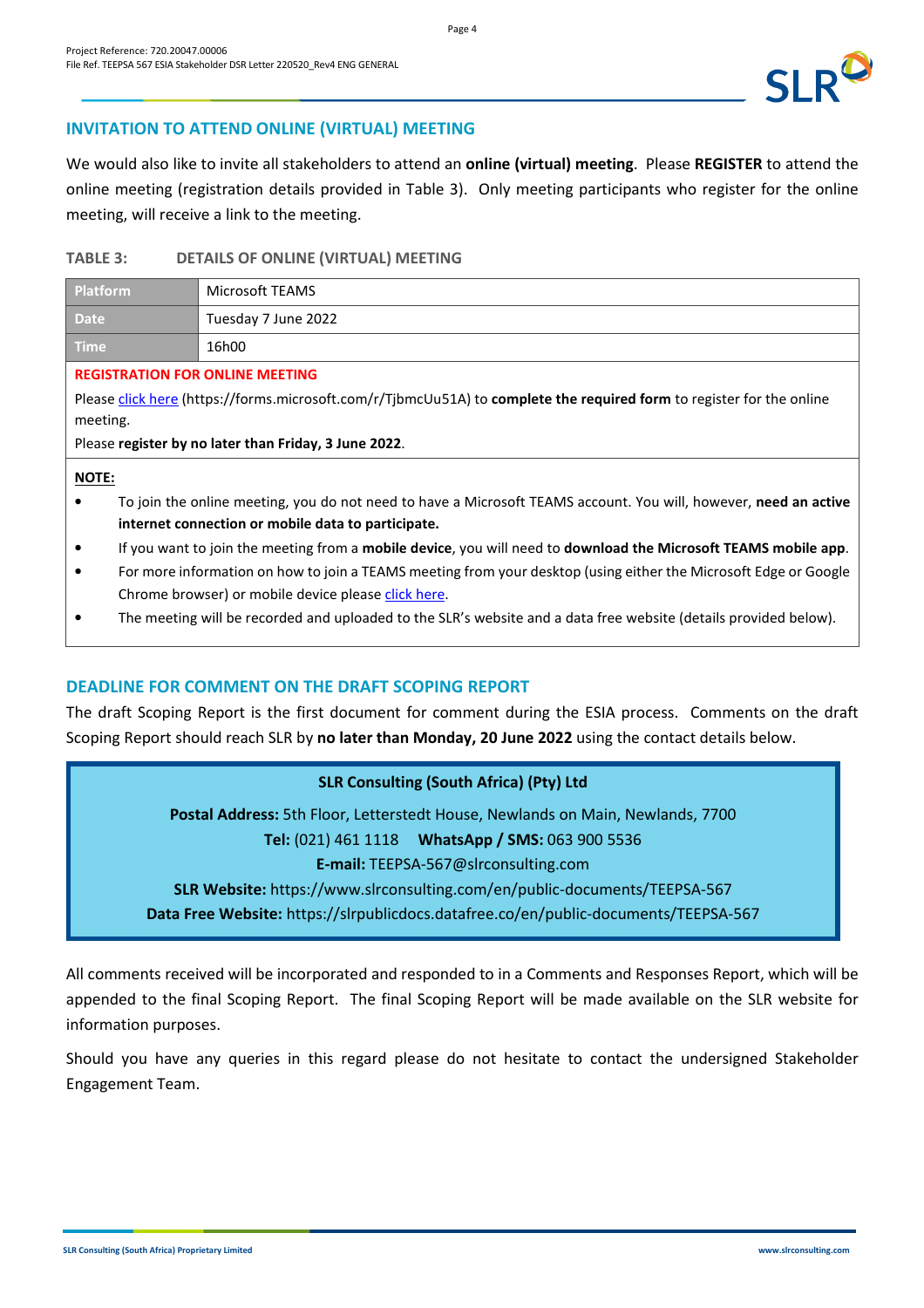

Your sincerely,

## **TEEPSA-567 Stakeholder Engagement Team**

#### **SLR's commitment regarding the protection of personal information:**

By being registered on the Project database, you authorise SLR to (1) retain and use your Personal Information as part of a contact database for this and/or other ESIAs, (2) contact you regarding this and/or other ESIA processes, (3) disclose the database to other authorised parties for lawful purposes, (4) process it for lawful purposes, and (5) include correspondence received in ESIA Reports.

SLR will not process your Personal Information, other than as permitted or required by ESIA processes or as required by Law or public policy. SLR will use reasonable, appropriate security safeguards in order to protect Personal Information, and to reasonably prevent any damage to, loss of, or unauthorised access or disclosure of Personal Information, other than as required for ESIA processes or as required by any Law or public policy.

You may request for your Personal Information to be deleted from the Project database or comments to be excluded from ESIA Reports at any time by contacting SLR. However, you understand that SLR (and any authorised parties) may not be able to delete or destroy it for legal or public policy reasons. SLR will provide you with the reasons.